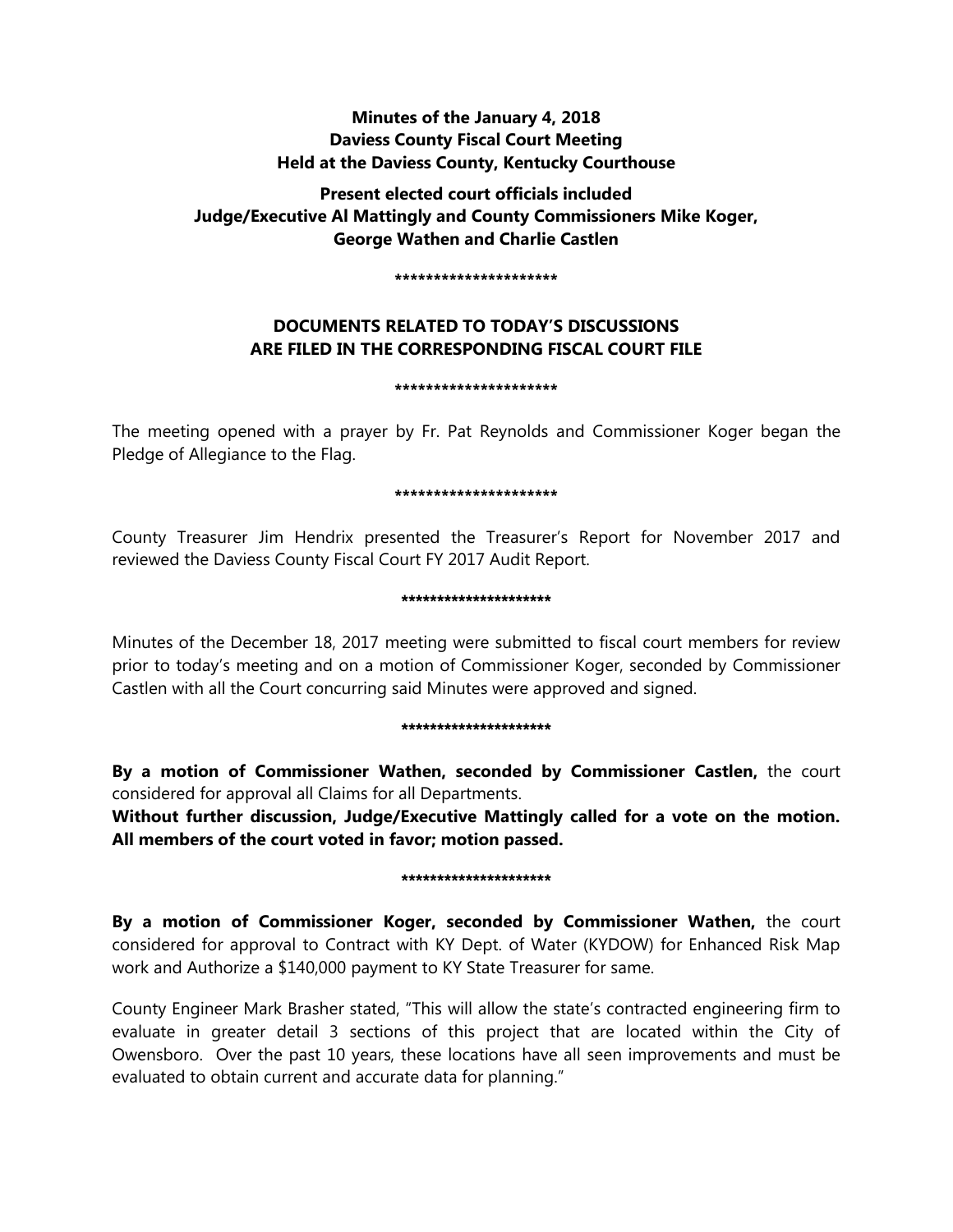As noted, the city and county have not officially signed a joint MOA relating to the joint 50/50 cost share of this project. Judge Mattingly assured the court that he, without a doubt, is confident in the verbal commitments made to him by both the Mayor and City Manager in which they agree to equally spilt the project cost. The MOA has been drafted and delivered to City Hall. When we receive the city-signed MOA, the court will consider to approve said document in an upcoming meeting.

For additional details about this project, please refer to the August 23, 2017 court meeting.

**Without further discussion, Judge/Executive Mattingly called for a vote on the motion. All members of the court voted in favor; motion passed.** 

#### \*\*\*\*\*\*\*\*\*\*\*\*\*\*\*\*\*\*\*\*\*

**By a motion of Commissioner Castlen, seconded by Commissioner Wathen,** the court considered for approval **Resolution 01-2018** – Establishing a Street Lighting District.

**Without further discussion, Judge/Executive Mattingly called for a vote on the motion. All members of the court voted in favor; motion passed.** 

#### \*\*\*\*\*\*\*\*\*\*\*\*\*\*\*\*\*\*\*\*\*

**By a motion of Commissioner Koger, seconded by Commissioner Castlen,** the court considered for approval an MOA with McLean County regarding Animal Control and Housing McLean County Inmates.

This is a one-year agreement with an option to automatically renew for an additional year. It also increases the daily cost per inmate from \$27 to \$30, effective July 1, 2018.

**Without further discussion, Judge/Executive Mattingly called for a vote on the motion. All members of the court voted in favor; motion passed.**

#### \*\*\*\*\*\*\*\*\*\*\*\*\*\*\*\*\*\*\*\*

**By a motion of Commissioner Wathen, seconded by Commissioner Castlen,** the court considered for approval Contract with Magnum Welding to Repair Transfer Station Trailer Floor.

Incorporated in this year's budget was to replace 2 trailer floors. After review, it was determined that replacements were not necessary, but repairs are.

**Without further discussion, Judge/Executive Mattingly called for a vote on the motion. All members of the court voted in favor; motion passed.**

#### \*\*\*\*\*\*\*\*\*\*\*\*\*\*\*\*\*\*\*\*\*

**By a motion of Commissioner Castlen, seconded by Commissioner Wathen,** the court considered for approval the Surety Bond Release for Preakness Place at the Downs, Unit #3.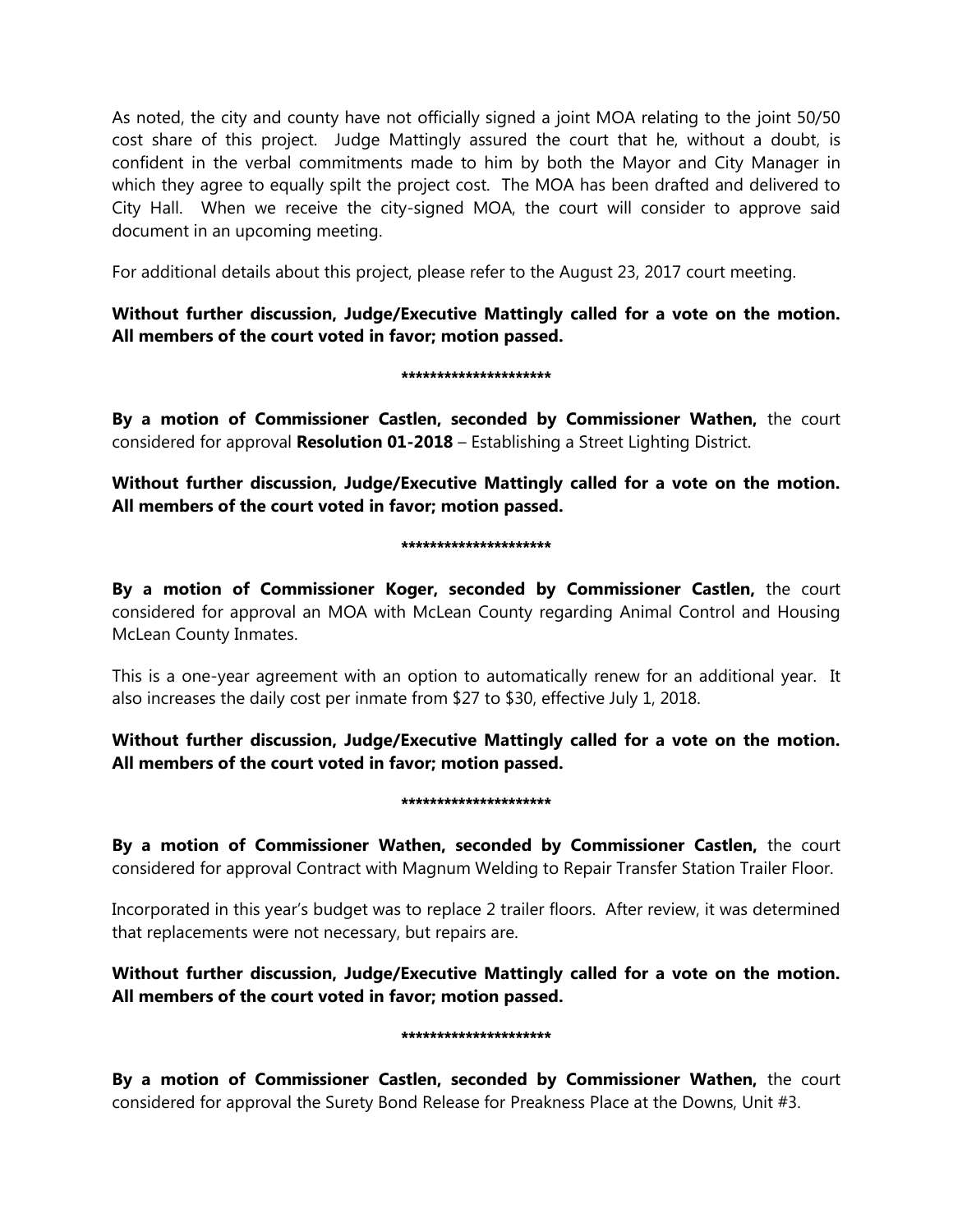**Without further discussion, Judge/Executive Mattingly called for a vote on the motion. All members of the court voted in favor; motion passed.** 

#### \*\*\*\*\*\*\*\*\*\*\*\*\*\*\*\*\*\*\*\*\*

**First Reading of Ordinance No. 01-2018** – An Ordinance Authorizing the Establishment of Assessment Warrants for the Masonville Area.

### **Comments:**

Judge Mattingly stated, "A CDBG grant was obtained for approximately \$603,000 for Masonville residents affected by this project. Without the grant, assessments would have cost each applicable homeowner approximately \$7,000. With this grant, homeowners are looking at a cost of roughly \$3,200."

Commissioner Wathen asked if current homeowners selecting to pay installments over a period of time are responsible for the entire amount, even if they sell their home within the allotted time period of payments or will the new homeowner pick up the payments when they purchase the home.

Associate Director of Engineering for RWRA Shawn O'Bryan stated, "Before a house can be sold, the assessment must be paid in full. It will not carry over to the new homeowner." Additionally, if a home within the project area is foreclosed upon, RWRA becomes first lean holder and collects what is owed to them before anyone else."

#### \*\*\*\*\*\*\*\*\*\*\*\*\*\*\*\*\*\*\*

### **Comments:**

\_\_\_\_\_\_\_\_\_\_\_\_\_\_\_\_\_\_\_\_\_\_\_\_\_\_\_\_\_\_\_\_\_\_\_\_\_

Commissioner Wathen announced, "Christmas at Panther Creek Park 2017 has concluded; reporting record numbers. As recorded, a total of 4,135 cars went through the park and \$12,412 was collected. The county retains 50% of the total collected, then each participating agency receives a portion of that total."

#### \*\*\*\*\*\*\*\*\*\*\*\*\*\*\*\*\*\*\*\*\*

**Without objection, Judge/Executive Mattingly adjourned the meeting. SO ORDERED THAT COURT STAND ADJOURNED.**  $\sqrt{2}$ 

| 30 UNDENED THAT COUNT STAIND ADJOUNNED.   |               |  |
|-------------------------------------------|---------------|--|
| Judge/Executive:                          | Commissioner: |  |
| Commissioner: George Wathen Commissioner. |               |  |

I, duly appointed Clerk of the Daviess County Fiscal Court, do hereby certify that the above Minutes for the corresponding Order Book were approved by the members of the Daviess County Fiscal Court at the regular session of said Court on this 18<sup>th</sup> day of January 2018.